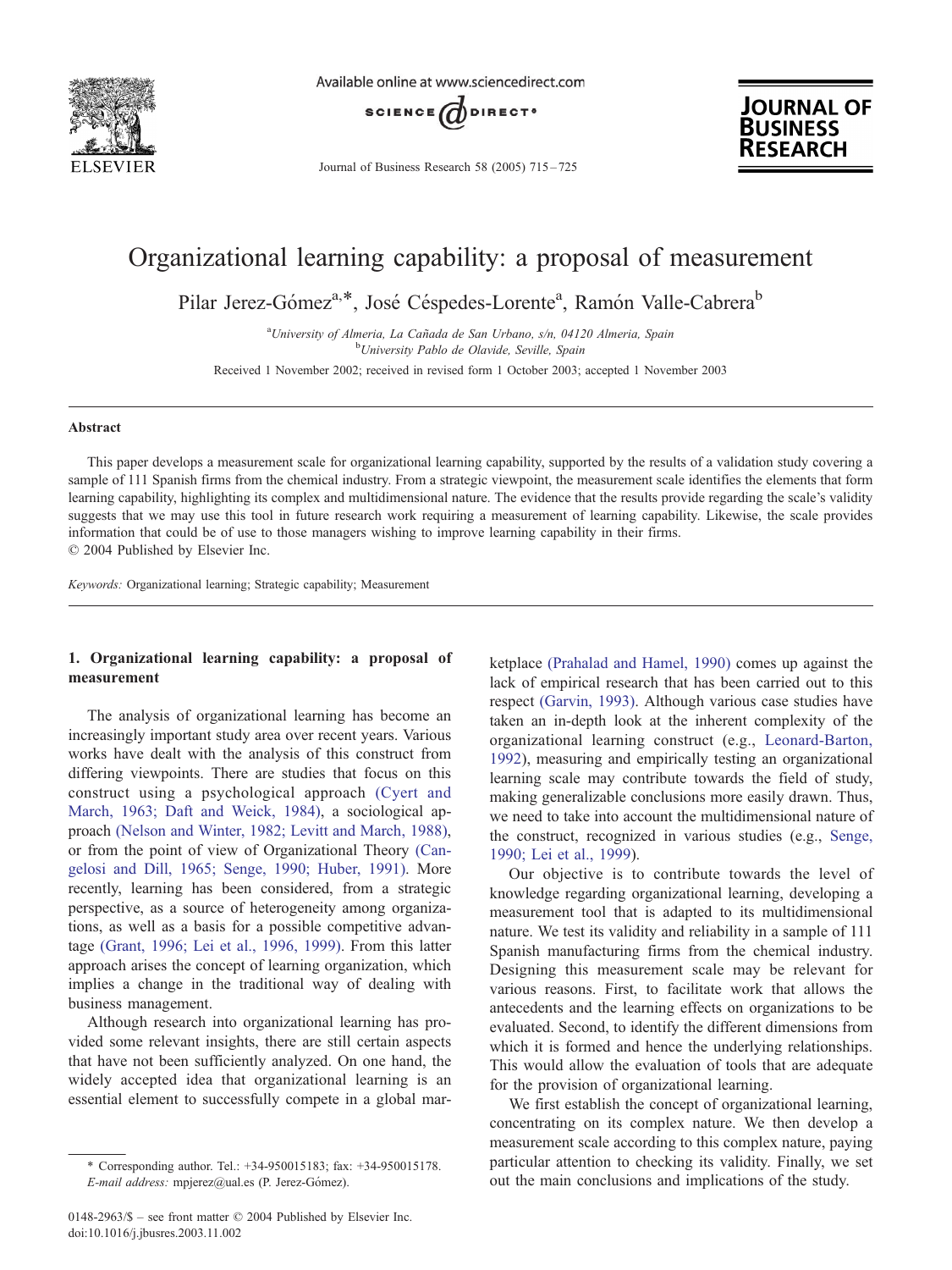#### 2. Organizational learning: establishing the concept

In the literature on organizational learning, we come across a constant evocation of the psychological concept of individual learning. Its influence, direct or indirect, on the way in which organizations learn justifies the fact that many theories on organizational learning are based on observations of individual learning and of the organization –individual analogy [\(Kim, 1993\).](#page--1-0) Although organizational learning has its roots in individual learning [\(Shrivastava,](#page--1-0) 1983; Senge, 1990), the process that leads to its development is not as simple as just adding together the individual learning of the organization's different members [\(Argyris](#page--1-0) and Schön, 1978; Hedberg, 1981). Organizational learning is seen as a dynamic process based on knowledge, which implies moving among the different levels of action, going from the individual to the group level, and then to the organizational level and back again [\(Huber, 1991; Crossan](#page--1-0) et al., 1999). This process stems from the knowledge acquisition of the individuals and progresses with the exchange and integration of this knowledge until a corpus of collective knowledge is created [\(Hedberg, 1981\),](#page--1-0) embedded in the organizational processes and culture. This collective knowledge, which is stored in the so-called organizational memory [\(Walsh and Ungson, 1991\),](#page--1-0) has an impact on the type of knowledge acquired and the way in which it is interpreted and shared. What an individual learns in an organization greatly depends on what is already known by the other members of the organization—in other words, on the common knowledge base [\(Simon, 1991\).](#page--1-0) Fig. 1 reflects the continuity and dynamism of the learning process.

Analyzing learning as a process highlights three main aspects. First, knowledge and, more specifically, its acquisition or creation, along with its dissemination and integration within the organization, become a key strategic resource [\(Grant, 1996; Zander and Kogut, 1995; Teece et al., 1997\).](#page--1-0) This gives rise to the idea that organizational learning has a collective nature that goes beyond the individual learning of persons [\(Shrivastava, 1983\).](#page--1-0) Second, this creation and dissemination of new knowledge imply the existence of constant internal changes that can occur at a cognitive or behavioral



level [\(Fiol and Lyles, 1985\).](#page--1-0) Third, these internal changes lead to a process of constant improvement that allows the firm's actions to be maintained or bettered [\(Fiol and Lyles,](#page--1-0) 1985; Garvin, 1993; Slocum et al., 1994), or even to achieve a competitive advantage based on firms' different learning capabilities [\(Mahoney, 1995; Brenneman et al., 1998\).](#page--1-0)

The aforementioned aspects enable us to conceptualize organizational learning as the capability of an organization to process knowledge—in other words, to create, acquire, transfer, and integrate knowledge, and to modify its behavior to reflect the new cognitive situation, with a view to improving its performance.

The effective development of organizational learning capability requires four conditions. First, company management must provide decisive backing to organizational learning [\(Stata, 1989; Garvin, 1993\).](#page--1-0) Management should spearhead the process, making clear its support and involving all the personnel [\(Williams, 2001\).](#page--1-0) Second, it requires the existence of a collective conscience that allows the firm to be seen as a system in which each element must make its own contribution so as to obtain a satisfactory result [\(DeGeus, 1988; Senge, 1990\).](#page--1-0) If a shared vision is lacking, the individual actions do not contribute towards organizational learning [\(Kim, 1993\).](#page--1-0)

Third, it needs the development of organizational knowledge, based on the transfer and integration of knowledge acquired individually [\(Nonaka and Takeuchi, 1995\).](#page--1-0) Creating a corpus of organizational knowledge, steeped in the routines and processes of the work itself, is essential for guaranteeing the organization's continuous learning, irrespective of the individuals that form part of it [\(Daft and](#page--1-0) Weick, 1984). Lastly, simply adapting to the changes within the established framework does not suffice for learning capability to be a source of heterogeneity among firms inasmuch as adaptation is an inadequate response in the current competitive environment [\(Hedberg, 1981; McGill](#page--1-0) and Slocum, 1993). The firm must go beyond an adaptive learning and concentrate on the learning level needed to question the organizational system in force and, if necessary, make changes in search of more innovative and flexible alternatives—generative learning [\(Senge, 1990; McGill et](#page--1-0) al., 1992)—a learning that requires an open mentality towards new ideas and a great deal of experimentation [\(Leonard-Barton, 1992\).](#page--1-0)

## 3. The multidimensionality of organizational learning capability

Authors who point out the necessity of describing organizational learning fully and precisely maintain that it is essential to develop reliable, valid methods of measurement [\(Easterby-Smith et al., 2000\).](#page--1-0) One of the traditional ways of measuring learning has been to use so-called learning curves [\(Yelle, 1979; Lieberman, 1987\)](#page--1-0) and experi-Fig. 1. Organizational learning process. ence curves [\(Boston Consulting Group, 1968\).](#page--1-0) However,